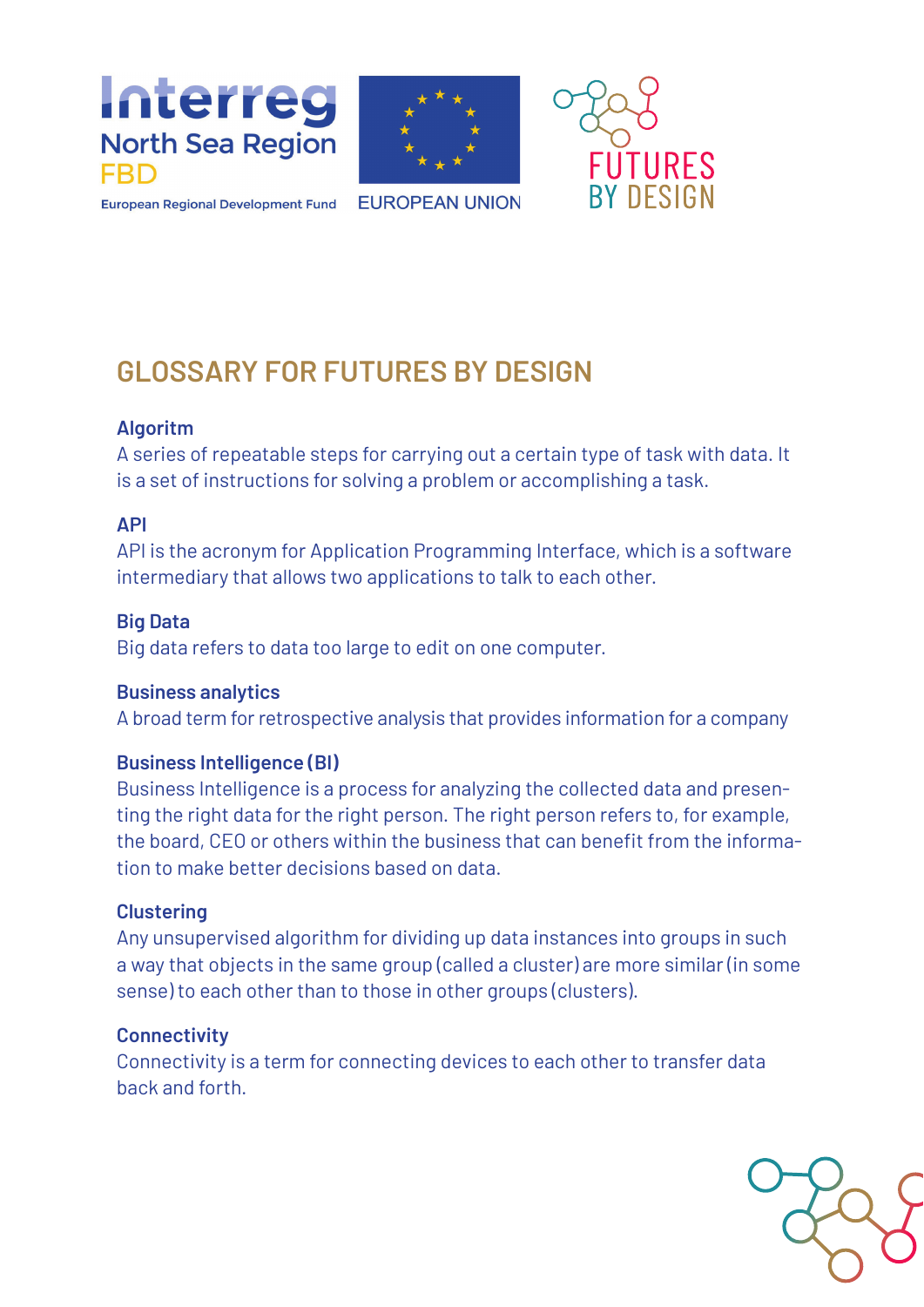

## **Correlation**

Correlation is a measure of a mutual relationship between two variables whether they are causal or not.

## **CSV**

Comma-Seperated Values is a file type to store data. This can be done, for example, in Excel.

## **Cybersecurity**

Cyber security is the practice of defending computers, servers, mobile devices, electronic systems, networks, and data from malicious attacks.

## **Dashboard**

A dashboard is a visual display of your data. The dashboard is an information management tool used to track, analyze, and display key performance indicators, metrics, and data points.

#### **Data cleansing**

Data cleaning is the process of fixing or removing incorrect, corrupted, incorrectly formatted, duplicate, or incomplete data within a dataset.

#### **Data engineer**

A person that structures and designs processes and implements these processes for collecting and storing data.

#### **Data mining**

A process used to extract usable data from a larger set of any raw data and investigating large datasets to discover connections.

#### **Data modeling**

Creating a data model that provides a visual overview of the relationship between different tables or data sources.







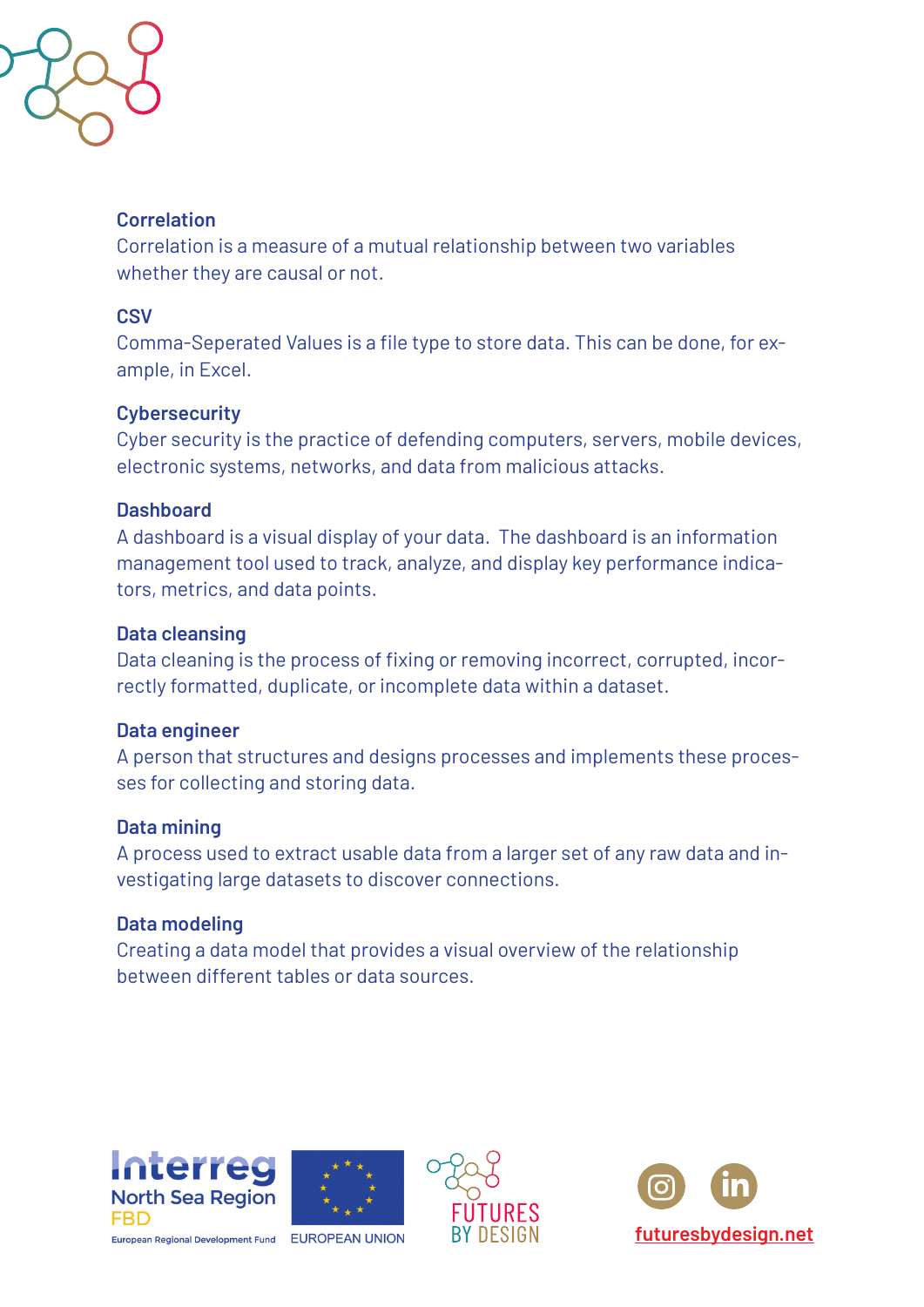#### **Data set**

A collection of data. The data set lists values for each of the variables, such as price and cost of an object, for each member of the data set. Data sets can also consist of a collection of documents or files.

#### **Data structure**

Data Structures are a specialized means of organizing and storing data in computers in such a way that we can perform operations on the stored data more efficiently. This could for instance be:

- Linear: arrays, lists.
- Tree: binary, heaps, space partitioning etc.
- Hash: distributed hash table, hash tree etc.
- Graphs: decision, directed, acyclic etc.

## **Decision tree**

A decision tree is a tree-like model that acts as a decision support tool, visually displaying decisions and their potential outcomes, consequences, and costs. From there, the "branches" can easily be evaluated and compared in order to select the best courses of action.

#### **Deep learning**

A form of machine learning that uses layered neural networks. These networks are called 'deep' because of the amount of layers, due to the many layers it can also be considered a black box.

#### **Digital currencies**

Digital currency is a form of currency that is available only in digital or electronic form.

#### **Drones**

A drone is an unmanned aircraft. Drones are more formally known as unmanned aerial vehicles (UAVs) or unmanned aircraft systems.